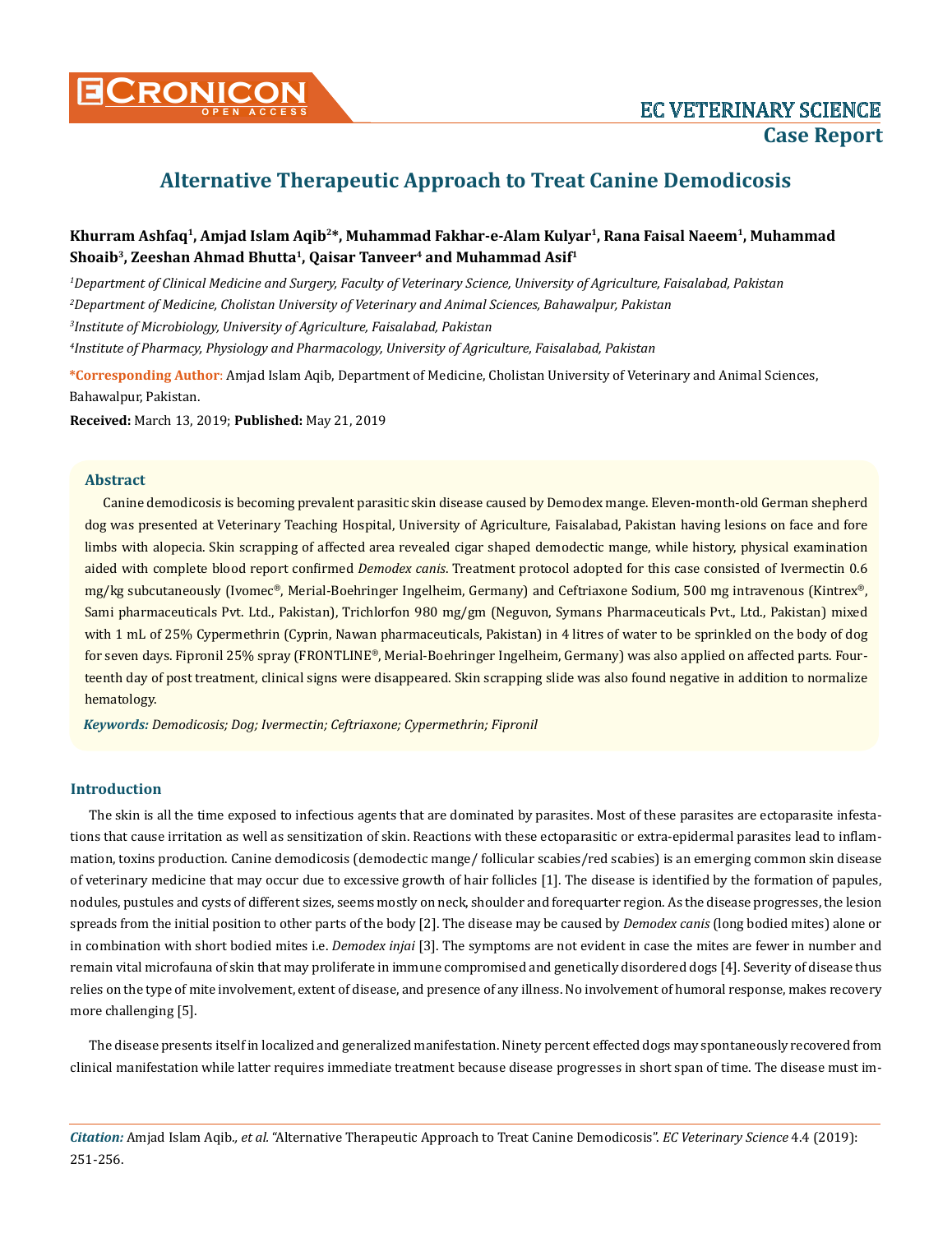mediately be diagnosed and treated to avoid adversity. Diagnosis involves a proper history of disease, clinical signs, skin scrappings and complete blood count. Effective treatment includes miticidal along with antiparasitic, antifungal, and antibiotics as an adjunct therapy. Current case report was aimed to treat generalized canine demodicosis in order to get quick recovery and to get thriftiness of patient to reinstate.

## **Case Presentation**

Eleven-month-old German Shepherd dog weighing 22 - 25 kg was presented to the Veterinary Teaching Hospital, University of Agriculture, Faisalabad, Pakistan with a complaint of depression, rubbing his face and paws, lesions on its body especially around the mouth and fore-limbs (Figure 1). History revealed that the patient was suffering from this condition since last 10 days. Upon physical examination of the dog, temperature, pulse, and respiration were found normal. Signs included lesions on eyes, lips, front legs, scaly and itchy skin having reddish-brown colour and thinning of hairs at affected areas. Two diagnostic approaches including complete blood count and skin scrapings were used. From the affected area, shallow and deep skin scapings were performed for laboratory tests by using surgical blade until blood started oozing. The material was suspended on slide coated in a drop of potassium oxide. The slide visualized at 10X magnification under stereomicroscope (Figure 2). These scrapings were found positive for parasites which were identified as cigar shaped 8 headed *Demodex canis*. For haematological abnormalities (Figure 3-6), 10 mL blood was collected in 10% EDTA coated vacutainer from saphenous vein. Blood was processed for complete blood count i.e. PLT (platelet count), WBC (white blood cells), LYM (lymphocytes), GRAN (granulocytes), RBCs (red blood cells). Blood samples were also centrifuged at 3000 rpm for 10 minutes to collect plasma. Remaining red blood cells were used to evaluate oxidative stress. Haematological abnormalities showed reduced total erythrocyte, lecucytie, neutophil, and eosinophil count. All the clues like history, physical examination, skin scrapping slide, and haematological parameters proved *Demodex canis* infection.



*Figure 1: Appearance of animal before and after treatment (before treatment, a=arrow indicates lesions; b=alopecia on back of dog; after treatment, c and d= arrow indicates recovered lesions).*



*Figure 2: Demodex canis in skin scraping slide (visualized at 10X, Stereomicroscope, arrow indicate cigar like mange).*

*Citation:* Amjad Islam Aqib*., et al.* "Alternative Therapeutic Approach to Treat Canine Demodicosis". *EC Veterinary Science* 4.4 (2019): 251-256.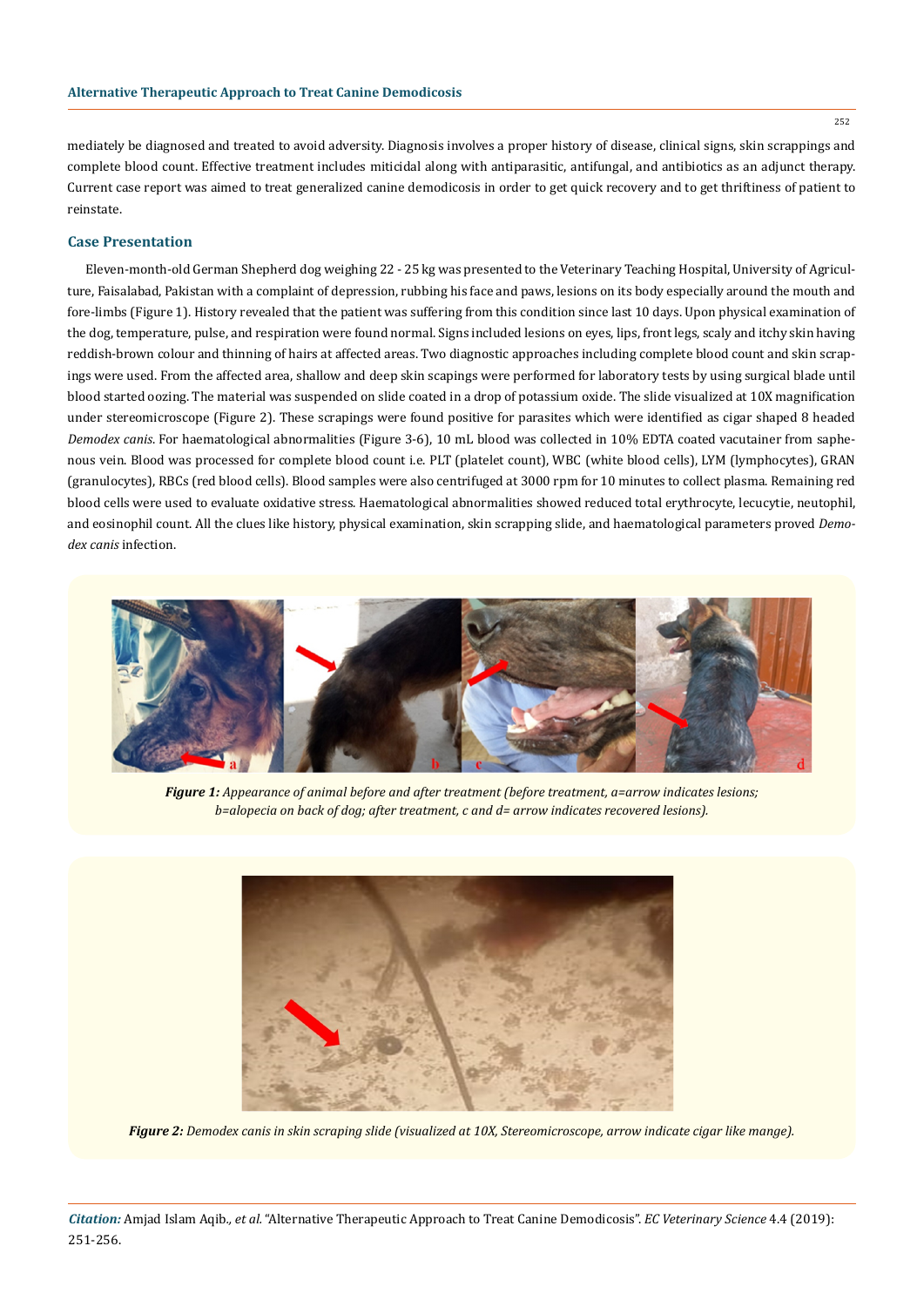

*Figure 3: Haematological values (109/L) in dog suspected with canine demodicosis.*



*Figure 4: Haematological percentage in dog suspected with canine demodicosis.*



*Figure 5: Haematological values (109/L) in dog after treatment protocol.*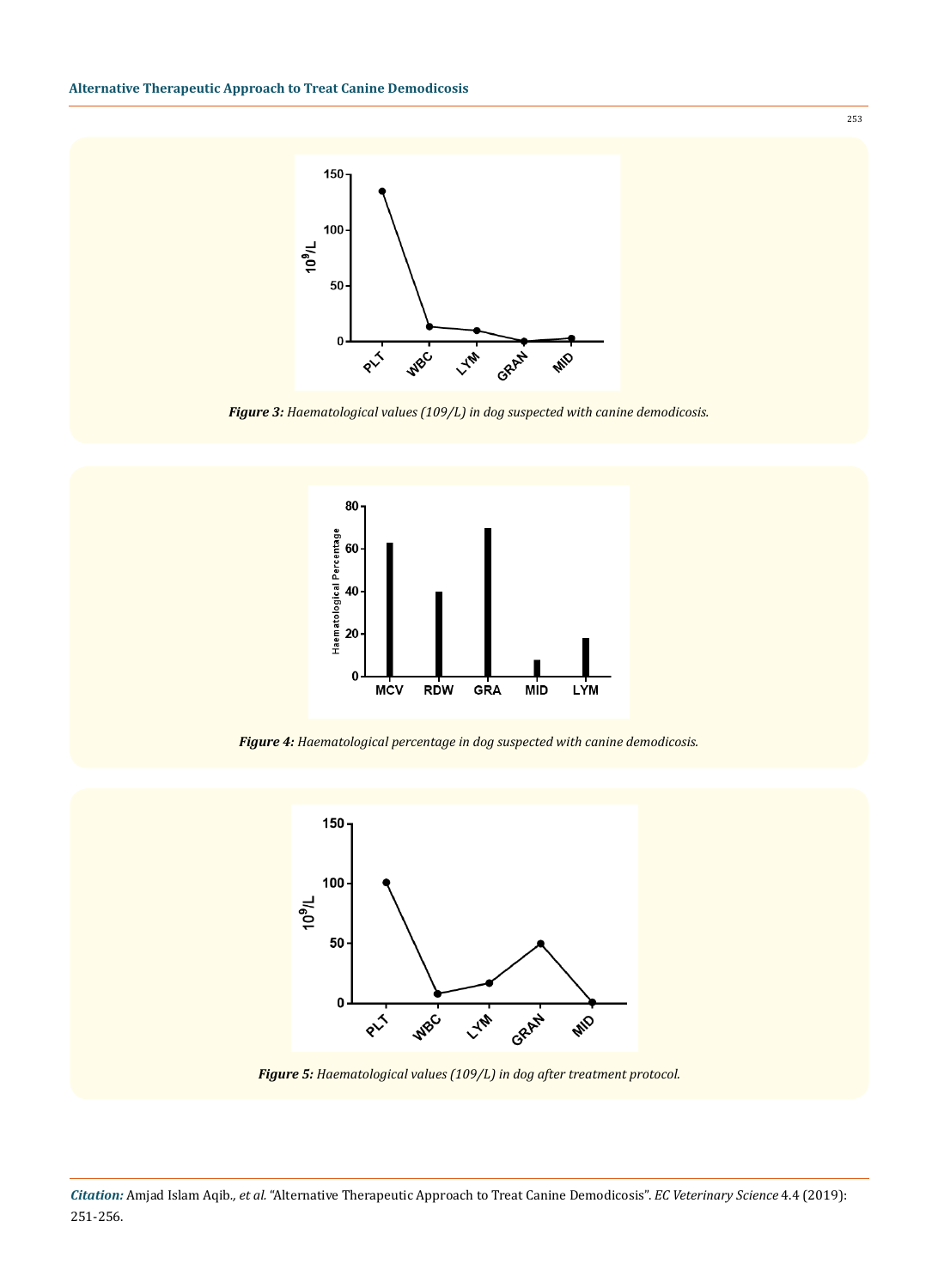

*Figure 6: Haematological percentage in dog after treatment protocol.*

#### **Treatment**

Ivermectin (Ivomec®, Merial, France) 0.6 mg/kg subcutaneously single dose and Ceftriaxone Sodium, 500 mg intravenously (Kintrex®, Sami pharmaceuticals Pvt. Ltd., Pakistan) were injected (SID for three days). Trichlorfon 980 mg/gm (Neguvon, Symans Pharmaceuticals Pvt., Ltd., Pakistan) mixed with 1 mL of 25% Cypermethrin (Cyprin, Nawan pharmaceuticals, Pakistan) in 4 litres of water was also sprinkled on the body of dog for seven days. Fipronil 25% spray (FRONTLINE®, Merial-Boehringer Ingelheim, Germany) was also applied on affected parts. Total of 3920 mg of Trichlorfon was mixed in 4 litres of water. The dog was kept under observation for one hour for avoiding licking.

## **Results**

After the treatment protocol, patient was monitored continuously on weekly basis. Physical examination and skin scrapping were performed until four weeks of post treatment. Two weeks later, patient showed negative results and complete recovery against demodicosis (Figure 1c).

## **Discussion**

Dog Demodex is the main cause of demodicosis characterized by the presence of numerous *Demodex* species*.* The three admitted canine *Demodex* mites are *Demodex cornei*, *Demodex canis* and *Demodex injai* [6]. Anaemia may also occur in this condition due to loss of skin proteins and leucocytosis. This may be due to allergic reactions of mites or their products of inflammatory reactions [7] as indicated in figures 3-6, where a significant difference can be seen in PLT, GRAN, LYM, MCV before and after treatment. There are several recommended treatments for complex demodectic mange in dogs. Although various protocols have been proposed, one of them is the administration of a high dose of ivermectin, which may be used orally or subcutaneously [6]. Ivermectin is structurally similar to macrolide antibiotics, but it does not possess antibacterial activity. It selectively binds to glutamate-dependent chloride channels in invertebrates and muscle cells, leading to cell death [8]. Trichlorfon is an organophosphate, which is also used systemically in dogs for its anthelmintic and pesticidal properties [9]. It is an acetylcholinesterase inhibitor [10]. Besides, there have been reports about the use of cypermethrin and fipronil for the control of ticks and mites [11,12]. Fipronil binds to the agonist-related form of the **γ**-aminobutyric acid (GABA) receptor in the cell membrane and mediates its action through three classes of receptors. These classes are known as **α**-adrenergic, **β**-adrenergic and octopaminergic/tyramine receptors [13].

There are following studies and case reports evaluating the treatments of canine demodicosis.

*Citation:* Amjad Islam Aqib*., et al.* "Alternative Therapeutic Approach to Treat Canine Demodicosis". *EC Veterinary Science* 4.4 (2019): 251-256.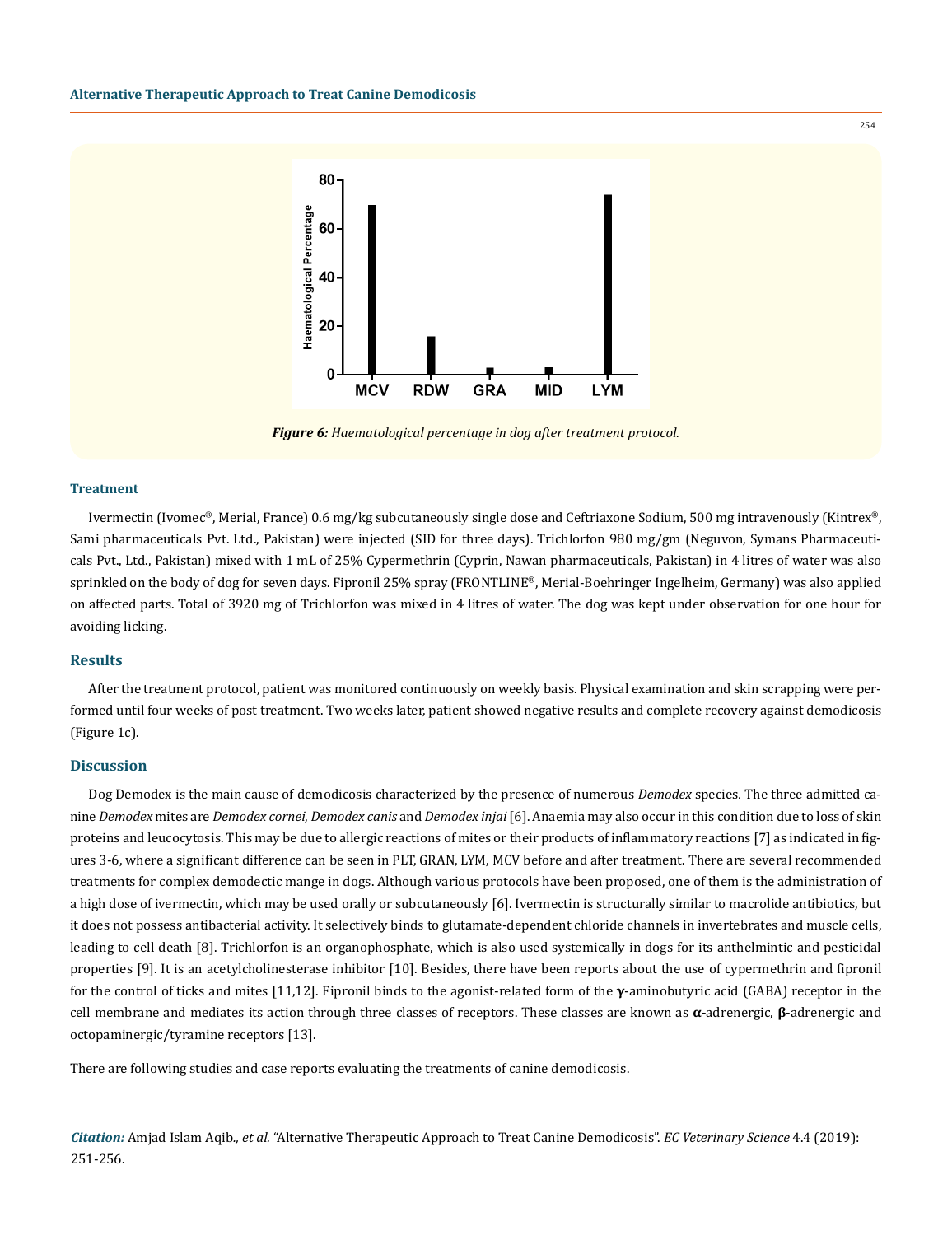| <b>Effected Dogs</b> | <b>Treatment Protocol</b>                                         | <b>Recovery %</b> | <b>References</b> |
|----------------------|-------------------------------------------------------------------|-------------------|-------------------|
| 6                    | Deltamethrin rinse every 12h for 7 days                           | 100%              | $[14]$            |
| 10                   | Ivermectin at 350 $\mu$ g kg <sup>-1</sup> every 24h              | 50%               | $[15]$            |
| 20                   | Ivermectin at $600 \mu g kg^{-1}$ every 24h                       | 70%               | $[16]$            |
| 16                   | Cypermethrin at 15 mg/kg                                          | 87.5%             | $[17]$            |
| 16                   | 0.1% solution of 97% trichlorfon                                  | 100%              | $[9]$             |
|                      | Amoxycillin and clavulanic acid 20 mg/kg q12h, Ivermectin 100 μg/ | 100%              | $[3]$             |
|                      | kg up to 600 μg/kg q 24h, Cephalexin 300 mg q12h                  |                   |                   |

*Table 1: Different treatment protocols of canine demodicosis.*

## **Conclusion**

Many negligence factors are responsible to cause canine mange e.g. a misdiagnosed parasitic disease which should be diagnosed as early as possible to shorten the disease course. The diagnosis may be coupled with multiple approaches like history, clinical examination, skin scrapping slide examination, and haematology. The treatment must encompass all aspects inclusive of antifungal, antiparasitic, and antibacterial for one week observing time through parenteral and topical routes. Regular monitoring along with improved environment and provision of a balanced diet supplemented with fatty acids may get quick recovery.

## **Bibliography**

- 1. Miller WH., *et al*. "Muller and Kirk's Small Animal Dermatology 7: Muller and Kirk's Small Animal Dermatology". Elsevier Health Sciences (2013).
- 2. [Abu-Samra MT and YA Shuaib. "A study on the nature of association between Demodex mites and bacteria involved in skin and mei](https://www.ncbi.nlm.nih.gov/pubmed/25177514)[bomian gland lesions of demodectic mange in cattle".](https://www.ncbi.nlm.nih.gov/pubmed/25177514) *Veterinary Medicine International* (2014): 413719.
- 3. [Marsden F. "Parasitic case study: Canine demodicosis".](https://www.tandfonline.com/doi/abs/10.1080/17415349.2008.11013700) *Veterinary Nursing Journal* 23.7 (2008): 21-25.
- 4. Ravera I., *et al*[. "Small Demodex populations colonize most parts of the skin of healthy dogs".](https://onlinelibrary.wiley.com/doi/abs/10.1002/9781118644317.ch23) *Advances in Veterinary Dermatology* 7 [\(2013\): 182-186.](https://onlinelibrary.wiley.com/doi/abs/10.1002/9781118644317.ch23)
- 5. Tizard I. "Citocinas e sistema imune. Imunologia Veterinaria: Uma introdu cao". 6<sup>th</sup> edition, IR Tizard (ed.). Roca, Sao Paulo, Brasil (2002): 140-153.
- 6. Sudhakara Reddy B., *et al*[. "Dermatitis due to mixed Demodex and Sarcoptes mites in dogs".](https://www.hindawi.com/journals/crivem/2014/768242/) *Case Reports in Veterinary Medicine* [\(2014\): 768242.](https://www.hindawi.com/journals/crivem/2014/768242/)
- 7. [Reddy BS and S Sivajothi. "Notoedric mange associated with malassezia in cats".](https://scidoc.org/IJVHSR-2332-2748-02-101.php) *International Journal of Veterinary Health Science [and Research \(IJVHSR\)](https://scidoc.org/IJVHSR-2332-2748-02-101.php)* 2.1 (2014): 18-20.
- 8. Henno A., *et al*[. "Place of ivermectin in the treatment of scabies".](https://www.ncbi.nlm.nih.gov/pubmed/15943095) *Revue Medicale de Liege* 60.4 (2005): 210-213.
- 9. [Sarchahi AA. "Effect of Trichlorfon \(Neguvon\) Against Sarcoptes scabiei var canis".](https://www.tandfonline.com/doi/abs/10.1080/09712119.2005.9706780) *Journal of Applied Animal Research* 28.1 (2005): [15-16.](https://www.tandfonline.com/doi/abs/10.1080/09712119.2005.9706780)
- 10. Coelho S., *et al*[. "Assessing lethal and sub-lethal effects of trichlorfon on different trophic levels".](https://www.ncbi.nlm.nih.gov/pubmed/21473847) *Aquatic Toxicology* 103.3-4 (2011): [191-198.](https://www.ncbi.nlm.nih.gov/pubmed/21473847)
- 11. Petro Y and P Kasege. "The Efficacy of Cypermethrin Against Cattle".
- 12. Cruthers L., *et al*[. "Evaluation of the speed of kill of fleas and ticks with Frontline Top Spot in dogs".](https://www.ncbi.nlm.nih.gov/pubmed/19753710) *Veterinary Therapeutics: Research [in Applied Veterinary Medicine](https://www.ncbi.nlm.nih.gov/pubmed/19753710)* 2.2 (2001): 170-174.